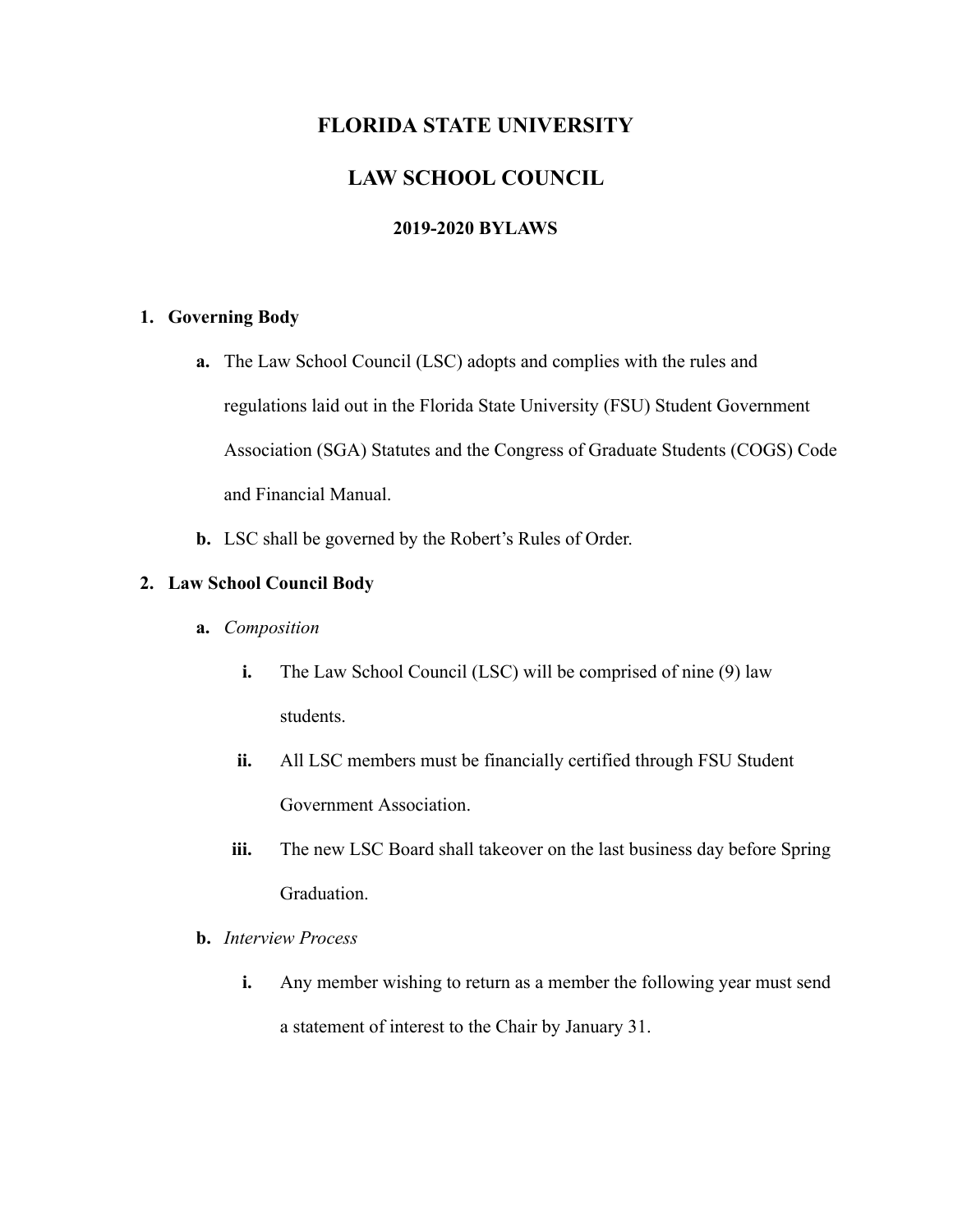- **ii.** The Chair will then send those statements to the LSC Selections Commission.
- **iii.** In early February, LSC shall send application interest emails to the FSU Law Student Body.
- **iv.** Once applications and resumes are submitted, interviews shall be held.
	- **1.** According to COGS Code 300.3E, interviews shall be held by the LSC Selections Commission.
		- **a.** The LSC Selections Commission shall be comprised of the COGS Speaker, the current Law School Administrative Representative to LSC, the Deputy Speaker of Finance, the Chair of the Internal Affairs Committee, and the LSC Chair, unless the LSC Chair is seeking to remain on the board.
			- **i.** If the LSC Chair is seeking to remain on the board, an LSC member not seeking to remain on the board shall fill the spot.
- **v.** The LSC Selections Commission shall interview all applicants, including those LSC members seeking to remain on the board.
- **vi.** Once the LSC Selections Commission decides on 9 applicants, the COGS Speaker shall email the applicants the results.
- **c.** *Elections Process* 
	- **i.** After applicants are chosen to be members of LSC, elections shall be held.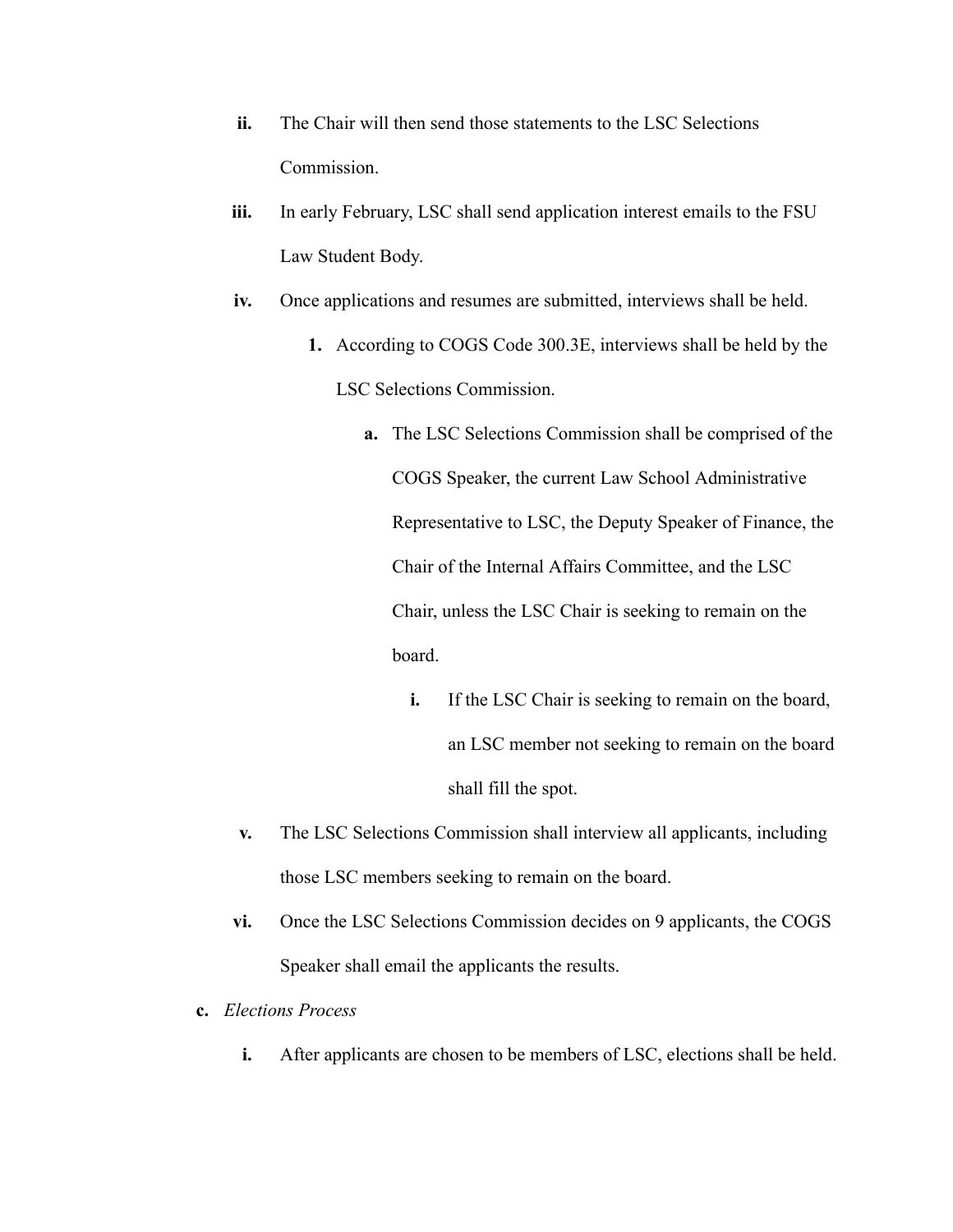- **1.** The Chair shall plan a meeting for elections to occur, with 1 week notice given.
	- **a.** Members interested in running for a position shall prepare a statement of interest for the elections meeting.
	- **b.** Members shall present those statements of interest to the board.
	- **c.** Positions shall then be approved by a vote over 50% of the voting members.
- **2.** In the event no one runs for a position, the Board shall decide how to fill the position.
- **d.** *Communications* 
	- **i.** Any emails originating from the official LSC email account shall distinguish whether the Chair or the Vice-Chair is drafting the email.
- **e.** *Positions* 
	- **i.** Chair
		- **1.** The Chair shall:
			- **a.** Preside over all LSC meetings.
			- **b.** Represent LSC in all official business matters before COGS or the Student Senate.
			- **c.** Have the authority to call special meetings of LSC.
			- **d.** Be responsible for all official correspondence of LSC.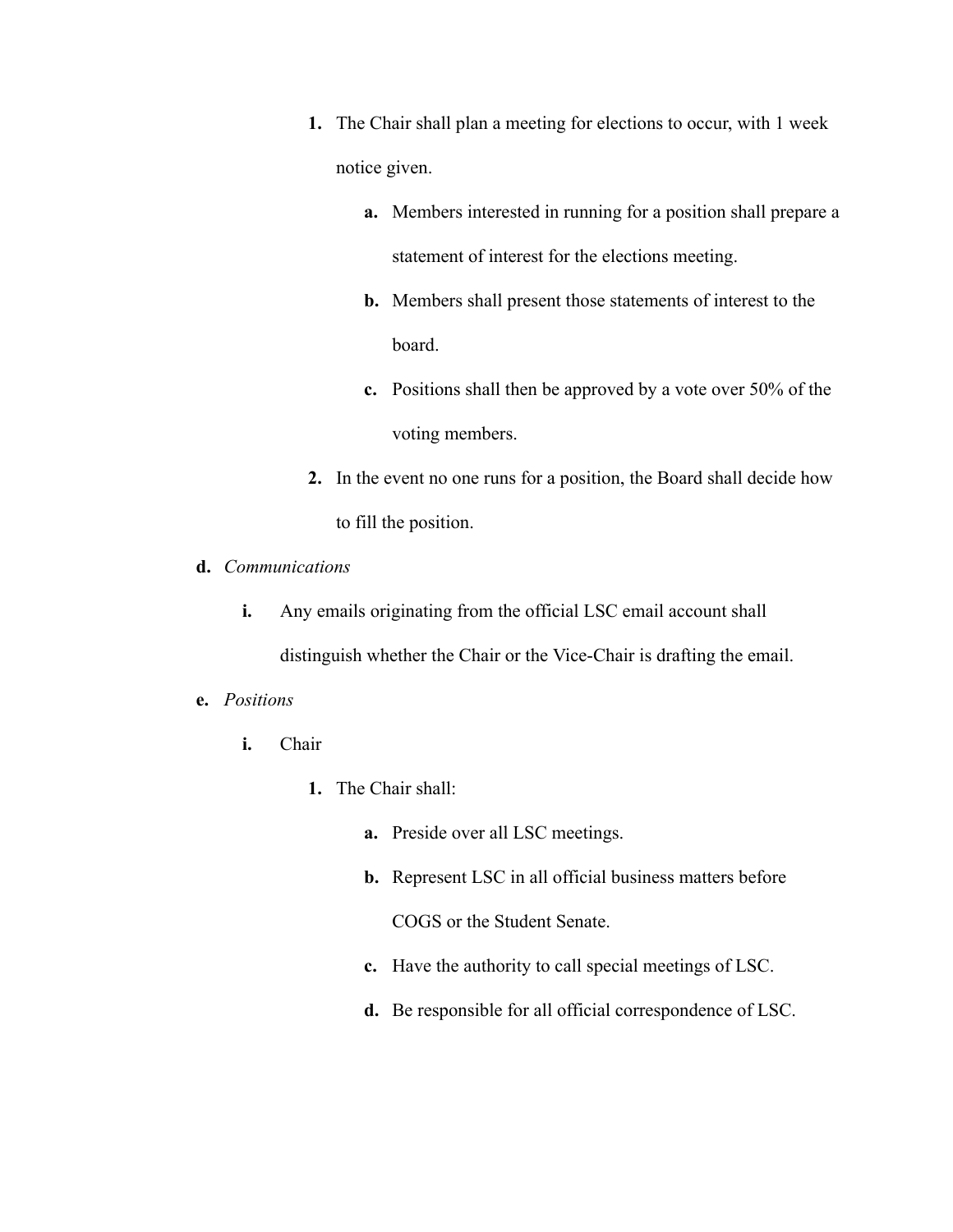- **e.** Act as a liaison between law school student organizations and SGA Accounting.
- **f.** Have access to the official LSC email account.

#### **ii.** Vice Chair

- **1.** The Vice Chair shall:
	- **a.** Assist the Chair in all their duties.
	- **b.** Act as a supportive role with the Chair delegating tasks to them.
	- **c.** Serve as the Chair in the event the Chair cannot perform their duties.
		- **i.** Have access to the official LSC email account.
	- **d.** Collect attendance sheets from RSO meetings.

#### **iii.** Treasurer

- **1.** The Treasurer shall:
	- **a.** Keep an accurate and up-to-date budget.
	- **b.** Perform any other duties as assigned by the LSC Chair.
	- **c.** Attend any budgetary meetings as an LSC representative.
	- **d.** Work with the Deputy Speaker of Finance in order to perform any requested external audits in compliance with the COGS Code.
- **iv.** Secretary
	- **1.** The Secretary shall: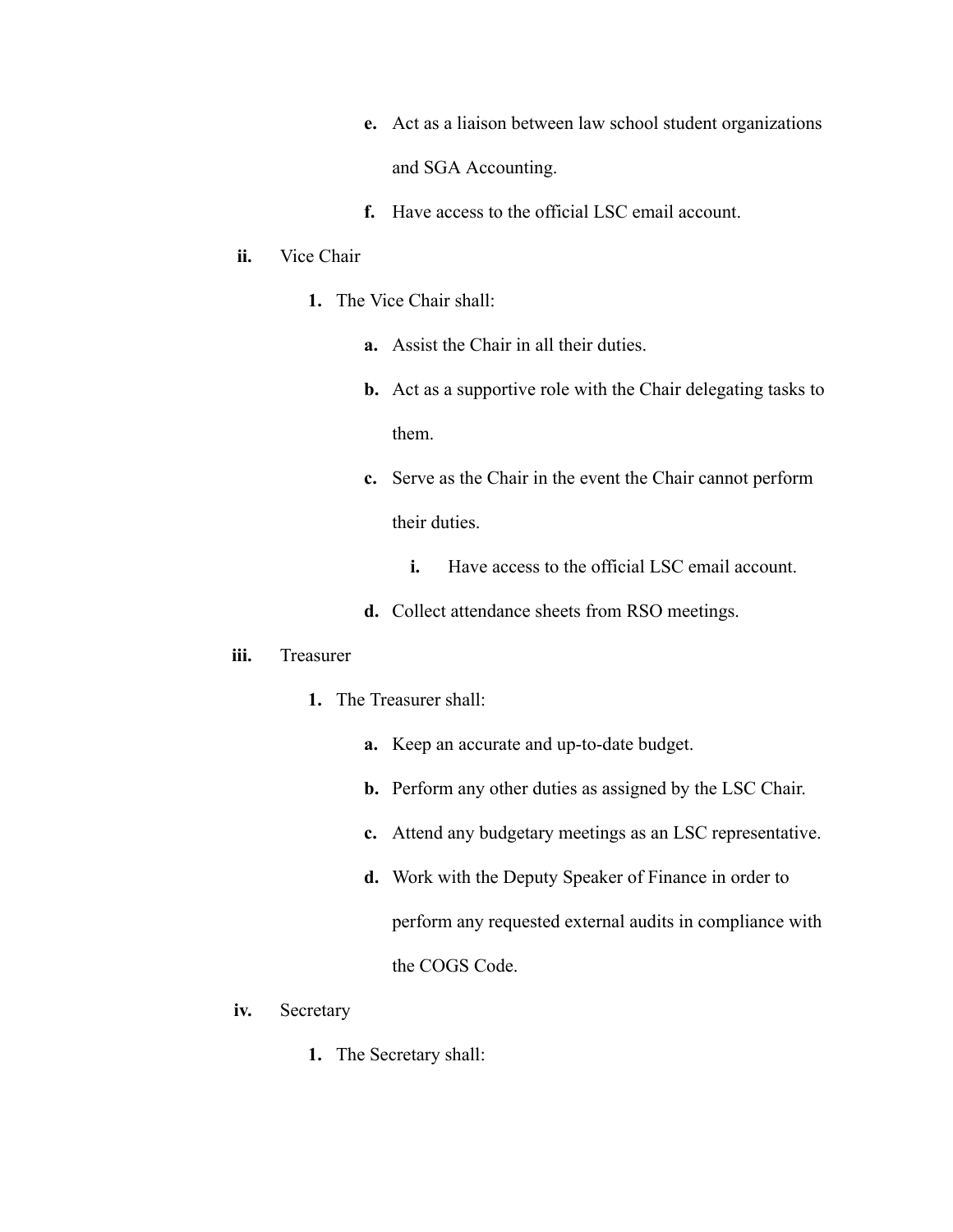- **a.** Keep accurate minutes of all LSC meetings.
- **b.** Email the minutes to the Chair at the conclusion of each LSC meeting.
- **c.** Perform any other duties as assigned by the LSC Chair.
- **f.** *Vacancies* 
	- **i.** If a vacancy occurs on the LSC Board, the LSC Selections Committee shall be contacted to find a replacement.
	- **ii.** If the vacancy occurs during the Fall semester, the LSC Selections Committee shall convene to hold new interviews.
		- **1.** The process outlined in (2)(b)(iv) shall be followed.
	- **iii.** If the vacancy occurs during the Spring semester, the LSC Selections Committee shall convene, either via email or in-person, to discuss the applicants that applied during the February interview process.
		- **1.** The LSC Selections Committee shall rank the remaining applicants and approve a new member by a vote over 50% of the voting members.

### **3. Request Process**

- **a.** Each month LSC shall hold in-person meetings for requests.
	- **i.** An email detailing the process shall be sent by the Chair a week prior to the meeting.
		- **1.** COGS allocation requests shall be due at 11:59 pm on the Sunday before the meeting.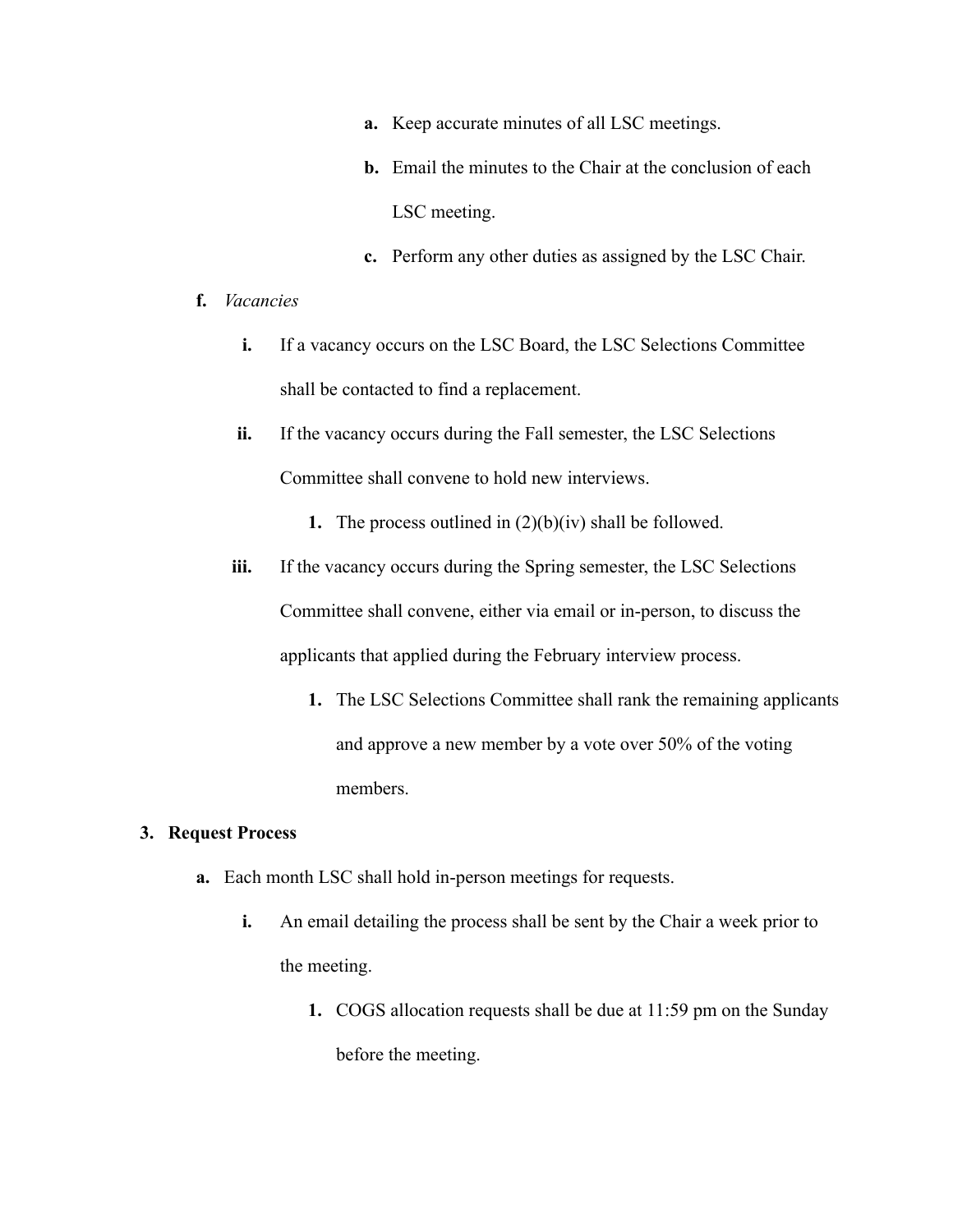- **ii.** LSC may hold email and/or phone meetings if necessary.
- **iii.** Any LSC members unable to be present for a meeting, either an in-person, email, and/or phone call meeting, shall be allowed to vote via proxy.
- **b.** Requests shall follow the guidelines set out in the SGA Statutes, COGS Code, Financial Manual, and the LSC Bylaws.
- **c.** Requests may be modified by a vote over 50% of the voting members.
- **d.** Requests shall be approved by a vote over 50% of the voting members.
- **e.** Once the meeting concludes, the Secretary shall send the minutes to the Chair to be reviewed.
	- **i.** Once the Chair reviews the minutes, the Chair shall send the minutes to the COGS Speaker for approval.
		- **1.** The Chair must send the minutes to the COGS Speaker within 48 hours of the LSC meeting.
		- **2.** Once the Chair receives the approval or denial, the Chair must send those minutes to the Presidents, Vice Presidents, and/or Treasurers of all the organizations.

### **4. Event Regulations**

- **a.** *Dates* 
	- **i.** The Law School Council (LSC) will not approve funding requests for meetings that are less than 20 business days after the scheduled LSC meeting.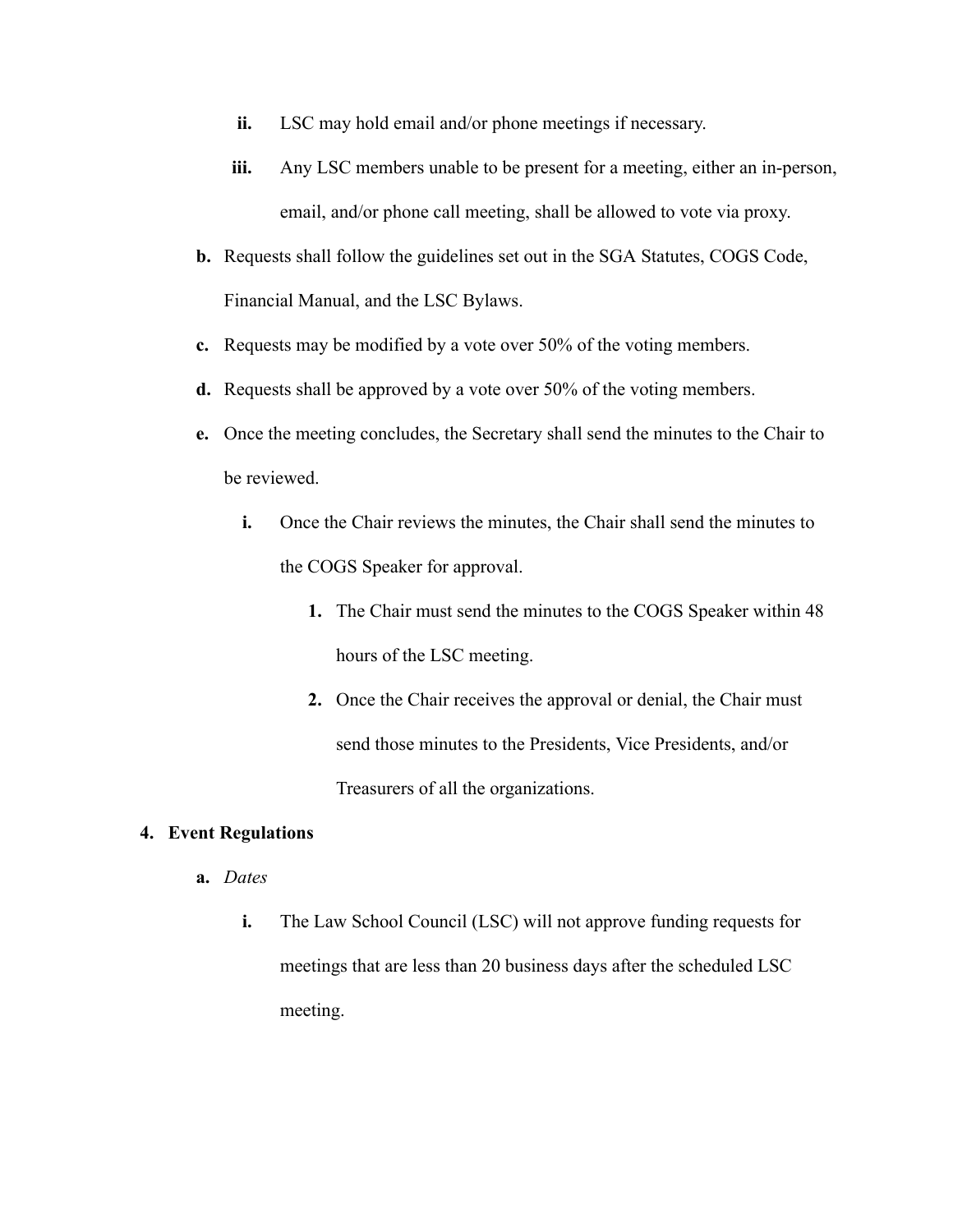#### **b.** *Meetings*

- **i.** LSC funds cannot be used for meetings with an expected attendance of less than 10 students.
- **ii.** All Organization meetings must be open to all Florida State University Students per the Congress of Graduate Student's (COGS) rules.
- **c.** *Alcohol* 
	- **i.** The Law School Council (LSC) will not provide funds that go directly towards alcoholic beverages per the Congress of Graduate Student's (COGS) rules.
- **d.** *Fundraising* 
	- **i.** The Law School Council (LSC) will not provide funds for any Organization's fundraising events.
		- **1.** Additionally, LSC will not provide funds for raffle tickets or prizes per the Congress of Graduate Student's (COGS) rules.

## **5. Travel Regulations**

- **a.** *Dates* 
	- **i.** The Law School Council (LSC) will not approve funding requests for travel that is less than 35 business days after the scheduled LSC meeting.
- **b.** *Mileage* 
	- **i.** The Law School Council (LSC) will reimburse Organizations for mileage based on the Congress of Graduate Student's (COGS) mileage rate of \$0.445/mile.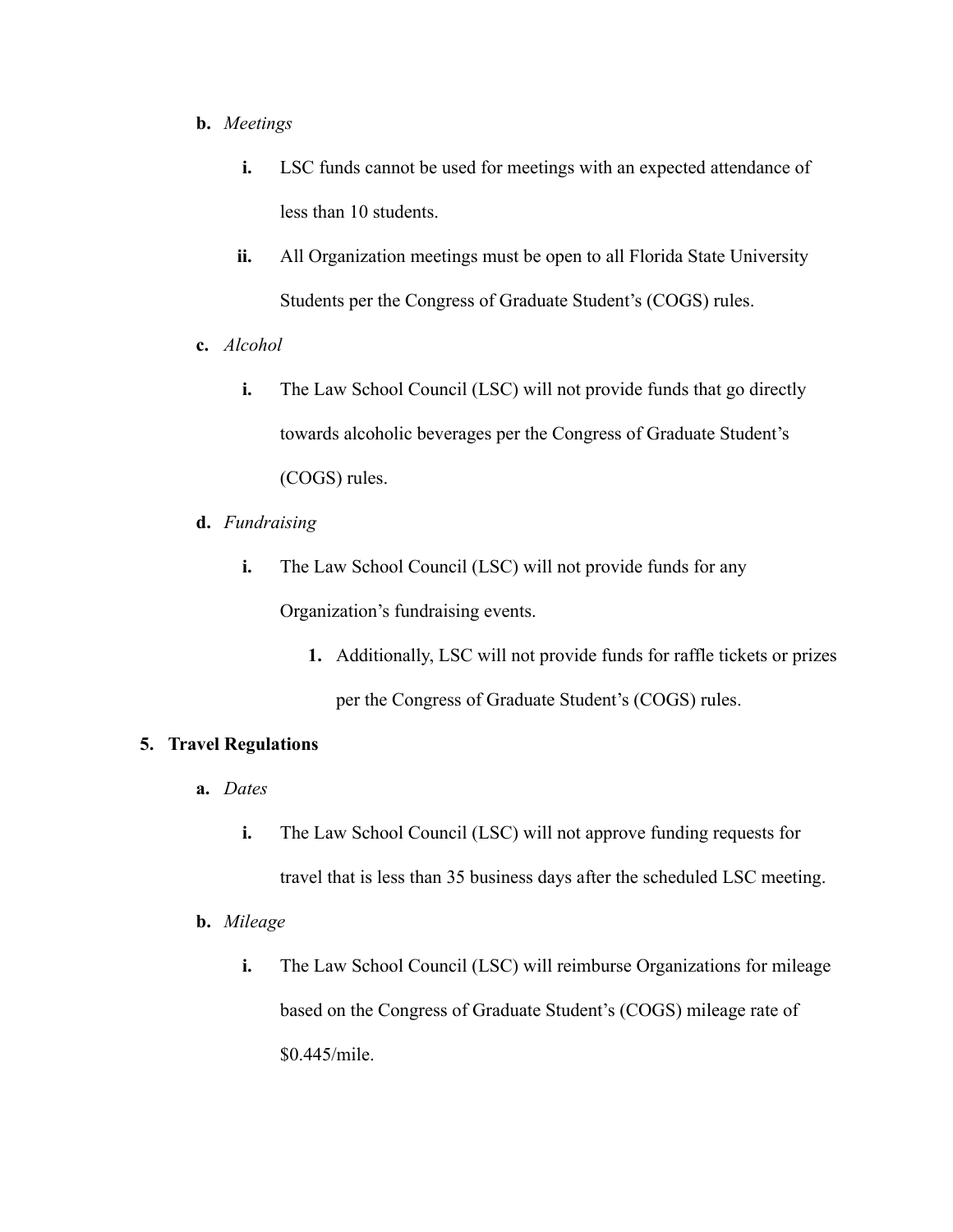#### **c.** *Lodging*

- **i.** Hotel requests must be a maximum of \$150 per night and any request over \$150 per night must have justification.
- **ii.** The Law School Council (LSC) will not fund lodging for Airbnb per the Congress of Graduate Student's (COGS) rules.

### **6. Amendments**

**a.** Provided that all rules and regulations laid out in the Florida State University (FSU) Student Government Association (SGA) Statutes and the Congress of Graduate Students (COGS) Code and Financial Manual are followed, the bylaws may be amended by a vote over 70% of the LSC board, provided that the proposed amendment was presented at or before the previous meeting.

### **7. Discretion of the Board**

**a.** Notwithstanding any of the foregoing provisions, LSC upon a vote over 70% of the voting members of the Board may approve any non-conforming request which fails to meet the standards expressed in these by-laws or funding guidelines so long as the request is consistent with the requirements set out in the COGS code.